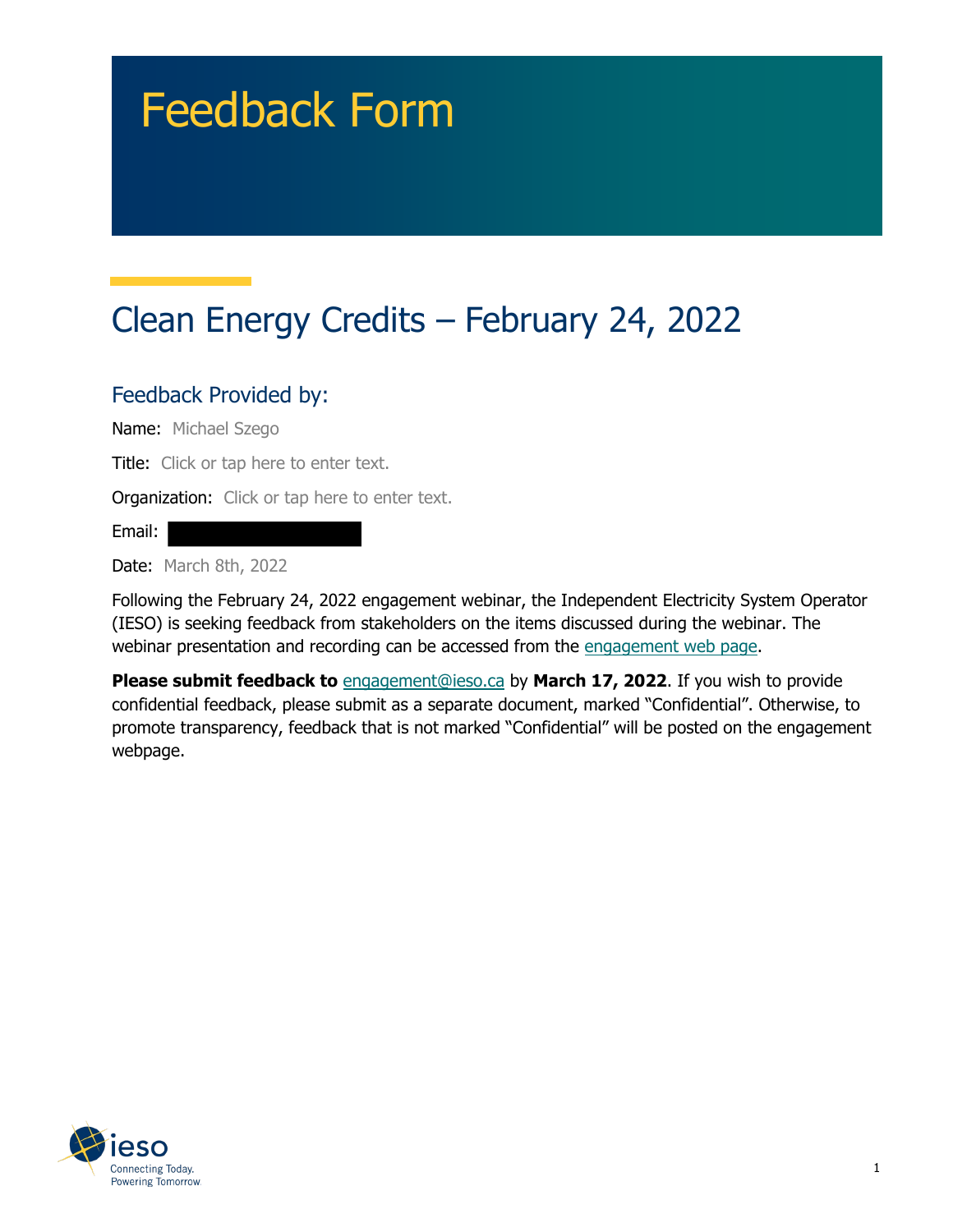### Opportunities & Challenges

| <b>Topic</b>                           | <b>Feedback</b>                                             |
|----------------------------------------|-------------------------------------------------------------|
| What are the key opportunities and     | The key goal is the elimination of fossil fuels. Offering   |
| challenges the IESO should be aware of | financial instruments to subsidize current power generation |
| in developing a voluntary clean energy | is not going to help accomplish this. Individuals and       |
| market?                                | businesses should be invented for purchasing genuinely      |
|                                        | green power, and pay a premium for purchasing fossil fuel   |
|                                        | generated power.                                            |

### Design considerations

| <b>Topic</b>                                                                                          | <b>Feedback</b>                                                                             |
|-------------------------------------------------------------------------------------------------------|---------------------------------------------------------------------------------------------|
| this presentation are most important to $\vert$ finance new green energy investments.<br>you and why? | Which design considerations outlined in   Funding unlocked by green energy investments must |

| <b>Topic</b>                     | Feedback                                                    |
|----------------------------------|-------------------------------------------------------------|
| What other design considerations | Energy rate reductions for fossil fuel produced electricity |
| should IESO be aware of?         | makes absolutely no sense.                                  |

#### Engagement Process

| <b>Topic</b>                        | Feedback                         |
|-------------------------------------|----------------------------------|
| Which stakeholder groups and/or     | Click or tap here to enter text. |
| design topics are most important to |                                  |
| include in the planned focus group  |                                  |
| discussions?                        |                                  |